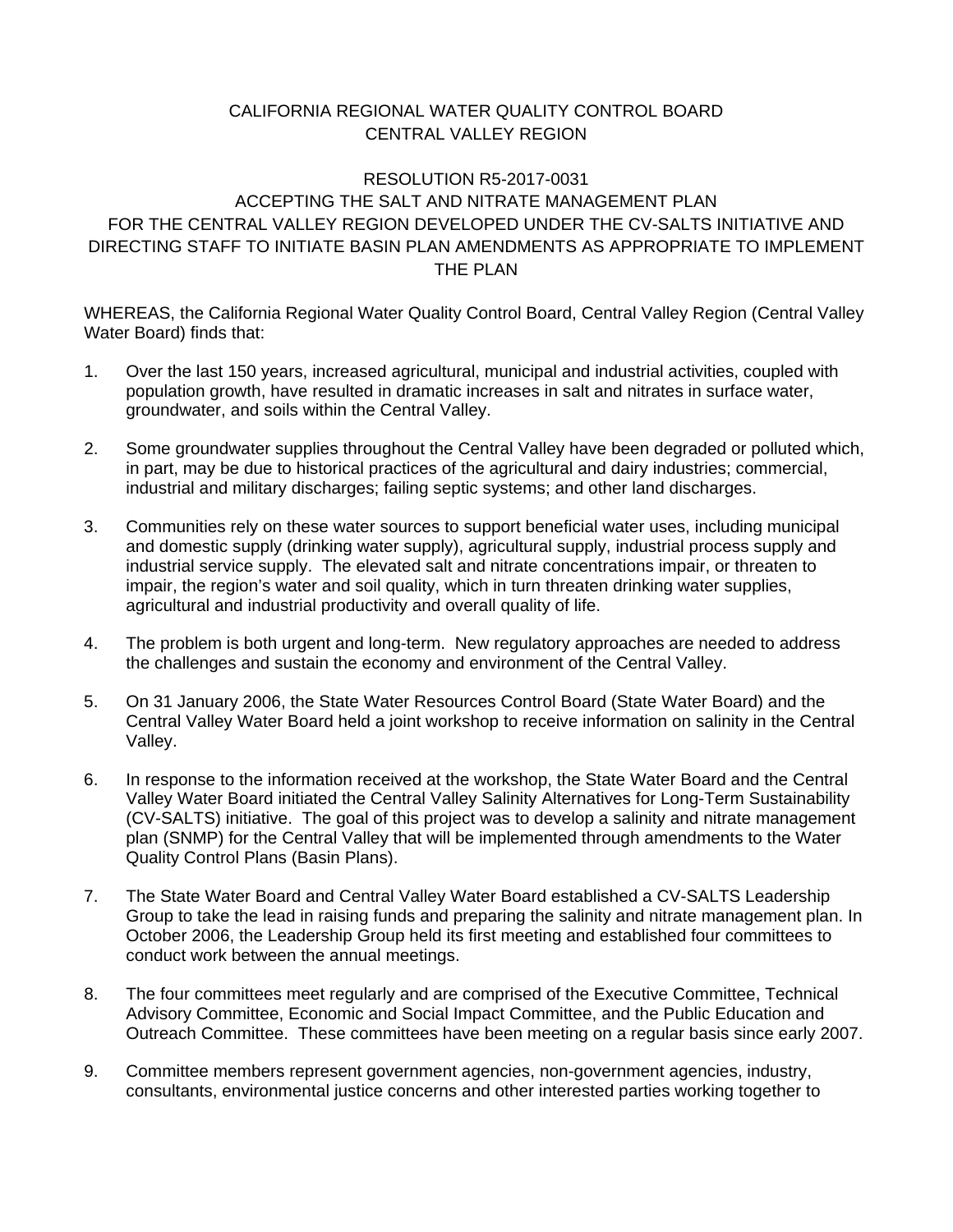develop a salinity and nitrate management plan for the Central Valley. Committee meetings are open to all who wish to attend.

- 10. In 2008 the Central Valley Salinity Coalition (CVSC) was formed as a non-profit member organization that works to organize, facilitate, and collect funding for efforts needed to complete the SNMP work and efficiently manage salinity and nitrates in the Central Valley.
- 11. In 2010, the State Water Board, the Central Valley Water Board and the CVSC signed a Memorandum of Agreement to memorialize understandings regarding the representation and governance of CV-SALTS; coordination of salinity management, regulatory and planning efforts in and affecting the Central Valley Region; and funding for CV-SALTS projects.
- 12. On 3 February 2009, the State Water Board adopted Resolution No. 2009-0011, Adoption of a Policy for Water Quality Control for Recycled Water (*Recycled Water Policy*). The *Recycled Water Policy* became effective on 14 May 2009.
- basins within 5 years (May 2014). These plans were to be submitted to the Regional Water 13. The *Recycled Water Policy* calls for local water and wastewater entities, together with local salt and nutrient contributing stakeholders, to fund and control a collaborative process open to all stakeholders to prepare salt and nutrient management plans protective of groundwater within their Boards and elements of the plans were to be incorporated into the Basin Plans, as appropriate.
- 14. On 10 March 2010, the Central Valley Water Board adopted Resolution R5-2010-0024 directing a Central Valley wide salt and nitrate management plan, consistent with the *Recycled Water Policy*, be developed in conjunction with the CV-SALTS Initiative.
- 15. On 10 October, 16 October, 21 October and 24 October 2013, Central Valley Water Board staff held California Environmental Quality Act (CEQA) public scoping meetings to receive comments on proposed content of an SNMP and to identify any significant issues that must be considered.
- 16. On 6 December 2013, the Central Valley Water Board adopted Resolution R5-2013-0149, approving a 2-year time extension for the development of a Central Valley Salt and Nitrate Management Plan upon finding that stakeholders were making substantial progress towards the completion of a salt and nitrate management plan, as allowed under the *Recycled Water Policy*.
- 17. On 31 December 2016, stakeholders working through the CV-SALTS initiative completed a comprehensive SNMP for the Central Valley.
- 18. The SNMP was formally submitted by the CV-SALTS Executive Committee to the Central Valley Water Board on 12 January 2017. The SNMP recommends that the Basin Plans be amended to incorporate new requirements for managing salt and nitrate in the Central Valley.
- 19. The SNMP proposes the establishment of an overarching framework for managing salt and nitrate in the Central Valley, and would establish three management goals to guide implementation:
	- 1. Ensure a safe drinking water supply;
	- 2. Achieve balanced salt and nitrate loadings; and
	- 3. Implement managed aquifer restoration programs where practical and feasible.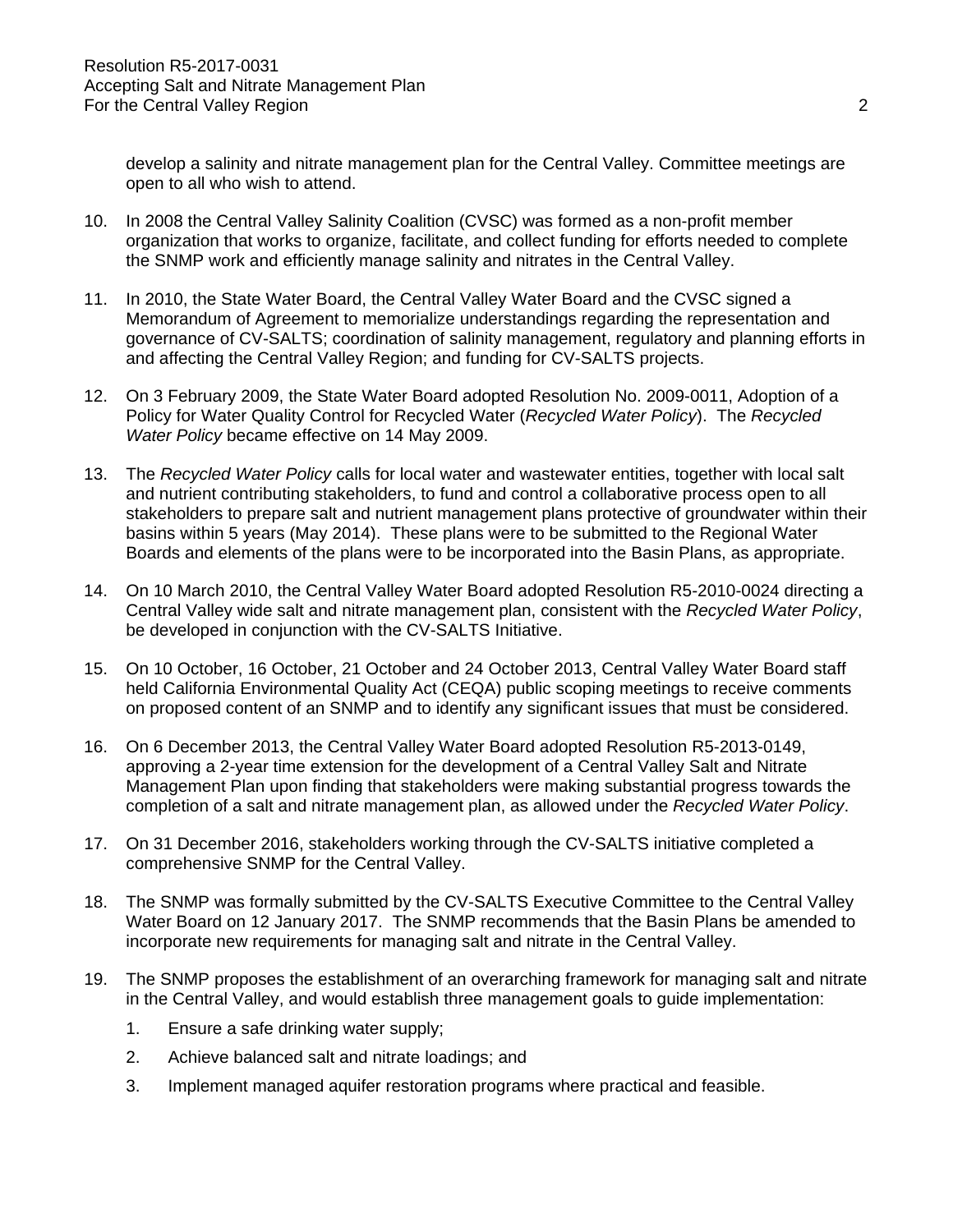$20.$ The SNMP goals are prioritized to recognize the need to focus limited resources on the most important water quality concerns: First, focus on health risks from potentially unsafe drinking

water; second, focus on balancing salt and nitrate loading to receiving waters; and finally, seek to restore affected water resources, where reasonable and feasible.

- capacity in upper, lower and production zones of groundwater basins and sub-basins. Current 21. The SNMP identifies current ambient water quality, and proposes to define available assimilative and trending conditions were based on source and fate modeling using best available data that met quality assurance standards.
- 22. The SNMP identifies 11 proposed strategies, policies, policy changes or clarifications to the Basin Plans to facilitate SNMP implementation by providing new authorities for the Central Valley Water Board to supplement its existing authorities. These components include:
	- 1. The Nitrate Permitting Strategy;
	- 2. The Salinity Management Strategy;
	- 3. Groundwater Management Zone Policy;
	- 4. Revisions to the Exceptions Policy for Waste Discharges to Groundwater (The Exceptions Policy);
	- 5. Salinity Management to Provide Reasonable Protection of AGR Beneficial Uses in Groundwater (The AGR Policy);
	- 6. Updates to the Salinity Variance Policy;
	- 7. The Offsets Policy;
	- 8. The Drought and Water Conservation Policy;
	- 9. Guidelines to Implement Secondary Maximum Contaminant Levels;
	- 10. Guidelines for Developing Alternative Compliance Projects for Nitrate Discharges; and
	- 11. Factors to Support a State Anti-Degradation Maximum Benefit Finding.
- 23. As part of the SNMP development, the CV-SALTS Executive Committee commissioned the preparation of feasibility studies, as well as numerous research papers (white papers). The SNMP describes these studies in order to provide the basis for recommendations for the short and long-term management of salt and nitrate throughout the Central Valley, including nitrate drinking water treatment and local and regional salinity management needs, such as a regulated brine line for salt export.
- 24. The submitted SNMP contains an assessment of the potential environmental impacts that could occur as a result of the Board's implementation of the SNMP, an economic assessment of the implementation of the SNMP and various alternatives, and an explanation of how the proposed SNMP and related strategies, policies, policy changes complies with existing state and federal laws and regulations, including State Water Board Resolution 68-16, the Statement of Policy with Respect to Maintaining High Quality of Waters in California (*State Antidegradation Policy*).
- 25. The approach selected by the CV-SALTS initiative is consistent with the *Recycled Water Policy*  to ensure coordination and consistency in the development of management plans within the